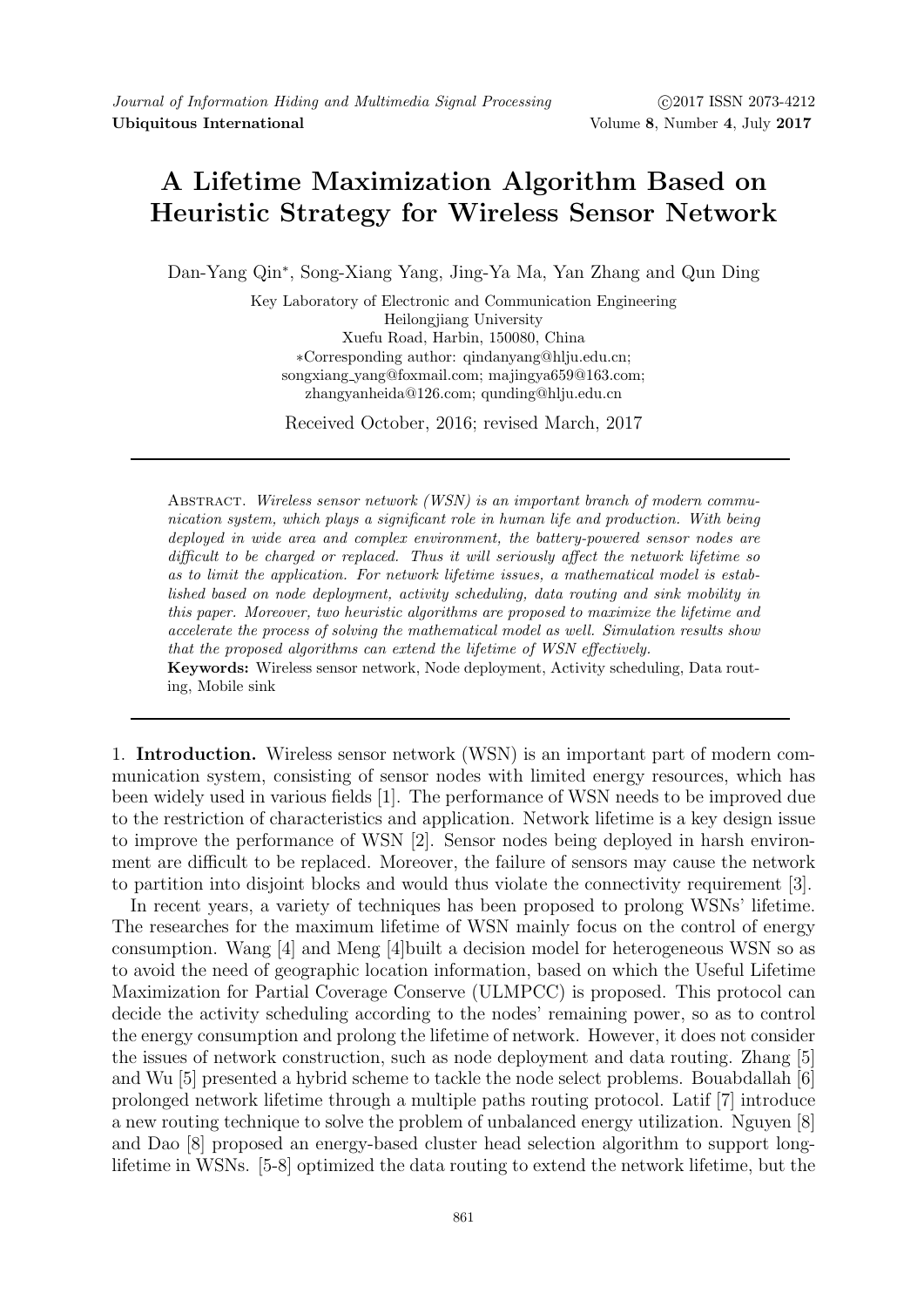efficiency is not apparent enough for most large-scale application. This paper prolongs the network lifetime with the consideration of the node deployment, activity scheduling, data routing and sink mobility.

The main contributions of this paper are as follows: (1) A mathematical model is established based on node deployment, activity scheduling, data routing and sink mobility. (2) Two heuristic algorithms are proposed to solve the mathematical model in limited running time. The paper is organized as follows: Section 2 provides the mathematical model and two algorithms. Section 3 describes the simulation results and the performance analysis. Section 4 summarizes this paper.

2. Mathematical Model and Algorithm of The Network Lifetime. The mathematic model is established for WSN with several practical parameters. The optimal solution of sensor deployment, activity scheduling, mobile sink and data routing problem (SAMDP) can be obtained by solving the linear programming formulations. Two practical heuristic algorithms are proposed to solve these formulations, namely period iteration heuristic and sequential assignment heuristic.

2.1. Mathematical model. Two different working states are selected to make the problem more imaginative. The sensor may send the sensing information to its own sink directly or indirectly as in Figure  $1(a)$ , and may send the information to several relative sinks as in Figure 1(b). Figure 1 shows the position of sensors and mobile sinks in two



Figure 1. Network with sensors, mobile sink and data routing: (a)Data collection by particular sink; (b)Data collection by several different sinks

periods, as well as the data routing information indicated by arrows. Some sensors are active in both two periods, while others are in sleep state in one period but active in the other period. Each point in the interested area is covered by at least two sensors to enhance the stability of monitoring. It can be seen that some sensors send the collected data to the sink directly, while others send the collected data to the adjacent sensors which act as the relay nodes.

Mixed Integer Linear Program (MILP) mathematical model is established as follows: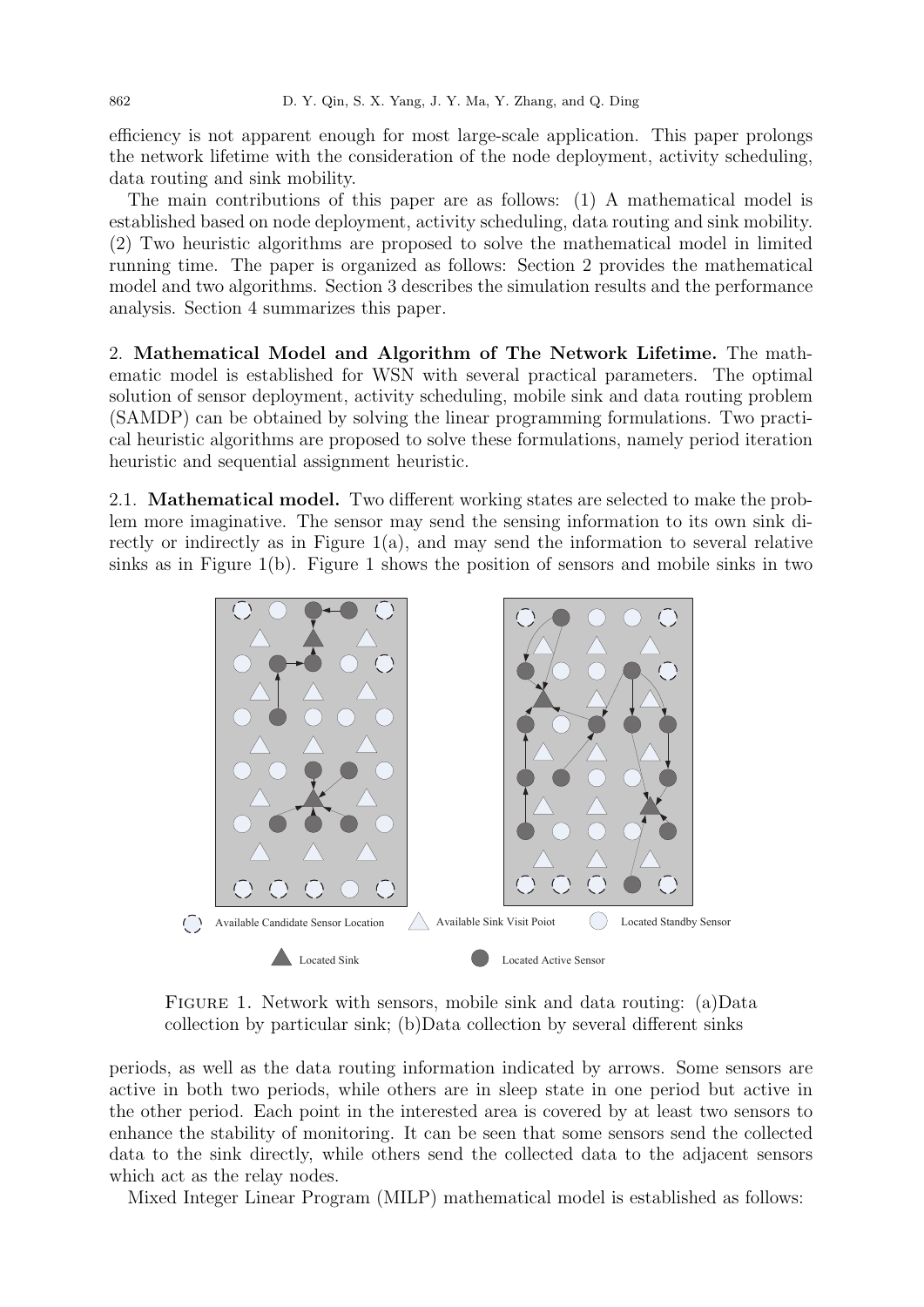Step 1: Assuming that there are K points in WSN, where  $P$  points are selected to deploy the sinks in each period  $t$  of WSN lifetime  $T$  with the number of the sinks can be obtained by  $\sum_{\vartheta \in N} z_{\vartheta t} = P, t \in T$ .

Step 2: The sum of data transmission between sensors and sinks (or adjacent sensors) in the whole network can form the flow balance equation as (1):

$$
\sum_{s \in R} \sum_{j:i \in S_{js}} x_{jsirt} + h_r a_{irt} = \sum_{\vartheta \in N_{ir}} y_{ir\vartheta t} + \sum_{s \in R} \sum_{j \in S_{ir}} x_{irjst}, i \in S, r \in R, t \in T
$$
 (1)

Step 3: The upper limit of energy consumed by each sensor in the whole lifetime period can be deduced as (2):

$$
\sum_{t \in T} (c^s a_{irt} + c^r \sum_{s \in R} \sum_{j:i \in S_{js}} x_{jsirt} + \sum_{s \in R} \sum_{j \in S_{ir}} c^t_{ij} x_{irjst} + \sum_{\vartheta \in N_{ir}} c^t_{i\vartheta} y_{ir\vartheta t}) \le E_r, i \in S, r \in R \quad (2)
$$

Step 4: There is not any data inflow or outflow, if sensors are not active or deployed. So three constraints can be formed to reduce the calculation error:

$$
\begin{cases}\n\sum_{r \in R} \sum_{i: \vartheta \in K_{ir}} y_{ir\vartheta t} \leq M z_{\vartheta t}, \vartheta \in N, t \in T \\
\sum_{s \in R} \sum_{j \in S_{ir}} x_{irjst} \leq M q_{irt}, i \in S, r \in R, t \in T \\
\sum_{s \in R} \sum_{j: i \in S_{js}} x_{jsirt} \leq M q_{irt}, i \in S, r \in R, t \in T\n\end{cases}
$$
\n(3)

 $\sum_{r \in R} \sum_{i:k \in K_{ir}} q_{irt} \geq d_k$ . The total energy budget B can be calculated according to the The number of the active sensors required for the normal operation of WSN satisfies energy consumption of sensors, which satisfies  $\sum_{i \in S} \sum_{r \in R} f_{ir} p_{ir} \leq B$ . The sensors which are not deployed remain in a sleep state to save battery energy, so there is  $q_{irt} \leq p_{ir}$ . Parameters in the above formulations satisfy  $w_t$ ,  $a_{irt}$ ,  $y_{ir\vartheta t}$ ,  $x_{irjst} \geq 0$  and  $z_{\vartheta t}$ ,  $p_{ir}$ ,  $q_{irt} \in$  $\{0, 1\}$ . The lifetime of WSN is defined as  $\max\sum_{t \in T} w_t$ . There are  $i \in S, r \in R, t \in T, k \in T$  $K$  in the above formulation. The specific parameters in the above formula are defined in Table 1.

It should be noted that the results of the formulations include the positions of sensors and mobile sinks, activity scheduling, data routing and the sum of data flow. It can be achieved that the sensors in work schedule remain active, and others without transmission task are sleeping after getting the accurate transmission time and total amount of data transmission.

2.2. Algorithm analysis. Commercial solutions such as Gurobi 4.0 or Cplex 11.0 cannot obtain the accurate result of SAMDP formulations due to the time constraints. Two practical heuristic algorithms are proposed to find an ideal result in reasonable computation time, namely period iteration heuristic algorithm and sequential assignment heuristic algorithm.

2.2.1. Period iteration heuristic algorithm (PIH). The difficulty of getting the accurate results of formulations lies in the large number of binary variables in the model, i.e.  $z_{\vartheta t}$ ,  $p_{ir}$ ,  $q_{irt}$ . Removing the impossible cases can simplify the subset of model and reduce the number of binary variables.

Only  $p_{ir}$  is set as the initial value to reduce the number of binary variables in SAMDP formulation. The network lifetime of different situations can be obtained by changing the value of  $p_{ir}$  in the Gurobi. Therefore, the value of the period T is a very important parameter for mathematical model. With the decline of T, the solving process of SAMDP formulation will be easier, while the quality of results will be poorer. Thus, it is better to select the lowest value of T under the prerequisite of guaranteeing quality, represented by  $T^*$ .  $\phi$  is the iteration time, which is assigned to 1 at the beginning of operation. The continuous variables  $w_t$ ,  $x_{irjst}$  and  $y_{ir\vartheta t}$  keep nonzero when the period value is no more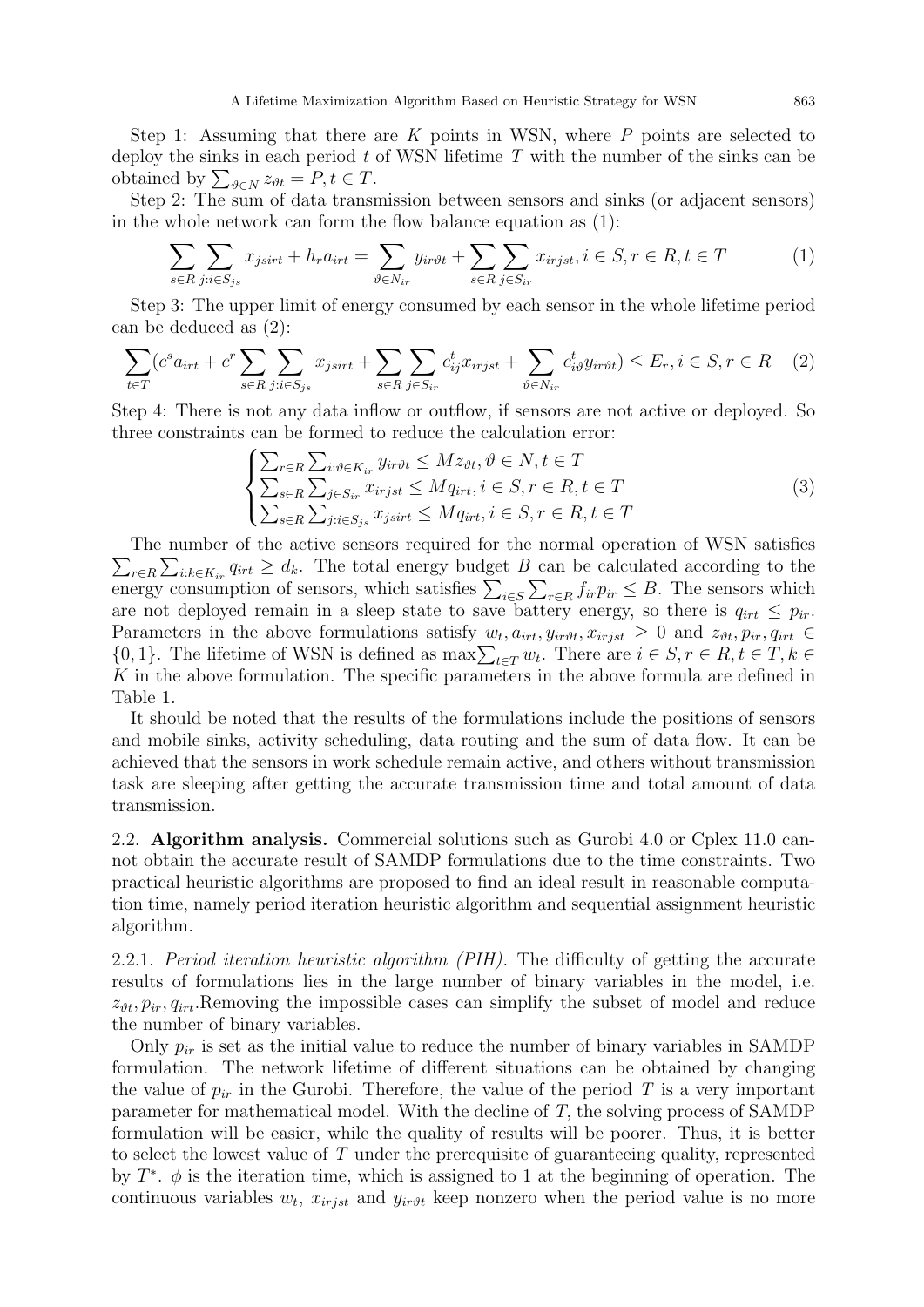| Parameters       | Definition                               | Parameters          | Definition                                    |
|------------------|------------------------------------------|---------------------|-----------------------------------------------|
| $\boldsymbol{B}$ | Sensor placement budget                  | $w_t$               | Length of period $t$                          |
| $\overline{P}$   | Number of sinks                          | $\, R \,$           | Set of sensor types                           |
| $\overline{N}$   | Set of sink locations                    | $\overline{T}$      | Set of time periods                           |
| $\overline{c^r}$ | Unit data reception cost                 | $f_{ir}$            | Cost of placing sensor $(i, r)$               |
| Sensor(i, r)     | Type $r$ sensor deployed at              | $\overline{S}$      | Set of candidate sensor lo-                   |
|                  | point $i$                                |                     | cations                                       |
| $d_k$            | Coverage requirement<br>$\sigma$         | $K_{ir}$            | Set of points covered by                      |
|                  | point $k$                                |                     | sensor(i, r)                                  |
| $E_r$            | Battery energy of type $r$               | $h_r$               | Data production rate of                       |
|                  | sensor                                   |                     | type $r$ sensor                               |
| K                | Set of points to be covered              | $a_{irt}$           | Auxiliary variable replacing                  |
|                  |                                          |                     | $w_tq_{irt}$                                  |
| M                | A very large number                      | $c^s$               | Unit sensing and coordina-                    |
|                  |                                          |                     | tion cost                                     |
| $N_{ir}$         | Set of sink locations neigh-             | $c_{ij}^t$          | Unit data transmission cost                   |
|                  | boring sensor $(i, r)$                   |                     | of arc $ij$                                   |
| $S_{ir}$         | Set of sensor locations                  | $y_{ir\vartheta t}$ | of<br>flow<br>from<br>Amount                  |
|                  | neighboring sensor $(i, r)$              |                     | $\operatorname{sensor}(i,r)$ to sink deployed |
|                  |                                          |                     | at point $\vartheta$ in period t              |
| $p_{ir}$         | Indicates whether or not                 | $x_{irjst}$         | of<br>from<br>Amount<br>flow                  |
|                  | $\operatorname{sensor}(i,r)$ is deployed |                     | $sensor(i, r)$ to $sensor(j, s)$              |
|                  |                                          |                     | in period $t$                                 |
| $q_{irt}$        | Indicates whether or not                 | $z_{\theta t}$      | Indicates whether or not a                    |
|                  | $sensor(i, r)$ is active in pe-          |                     | sink is located at point $\vartheta$ in       |
|                  | $\mod t$                                 |                     | period t                                      |

TABLE 1. Notations

than  $\phi$ , i.e.  $t \leq \phi$ . In other words, the values of  $w_t$ ,  $x_{irjst}$  and  $y_{ir\vartheta t}$  will be zero when the period value is more than  $\phi$ .

A mathematical model can be established after determining the variable value. Only  $p_{ir}$  relates to the locations of sensors in this mathematical model. Therefore, the analysis of this model is relatively easy. The model can be solved by Gurobi in a short time, then we can obtain the optimal results or the approximate optimal results. The next iteration will be carried out after getting the optimal solution of the  $\phi$ th iteration model, i.e.  $\phi = \phi + 1$ . The network lifetime would be prolonged with the increasing of  $\phi$  theoretically, but there will not be significant changes when the number of iteration reaches a certain value in the actual analysis process. At this time, the algorithm is considered to obtain the optimal solution. The constraint conditions of the algorithm are presented in the following proposition.

**Definition 2.1.**  $O^{(\phi)}$  and  $O^{(\phi+1)}$  are used to represent the solution of the  $\phi$ th and the  $\phi + 1$ th iteration operation respectively.  $w_t^{(\phi)}$  $t_t^{(\varphi)}$  is the results of the tth calculation in the  $\phi$ th iteration. The operation result of model in iteration process follows descending order, i.e.  $w_1^{(\phi)} \leq w_2^{(\phi)} \leq ... \leq w_{\phi}^{(\phi)}$  $\psi_{\phi}^{(\phi)}$ , and  $w_{\phi+1}^{(\phi)} = ... = w_T^{(\phi)} = 0$ . Similarly,  $w_1^{(\phi+1)} \leq w_2^{(\phi+1)} \leq ... \leq$  $w_{\phi+1}^{(\phi+1)}$  and  $w_{\phi+1}^{(\phi+1)} = ... = w_T^{(\phi+1)} = 0$ . Finally, it can be proved that  $O^{(\phi+1)} \leq O^{(\phi+1)} + w_{\phi}^{(\phi)}$ φ .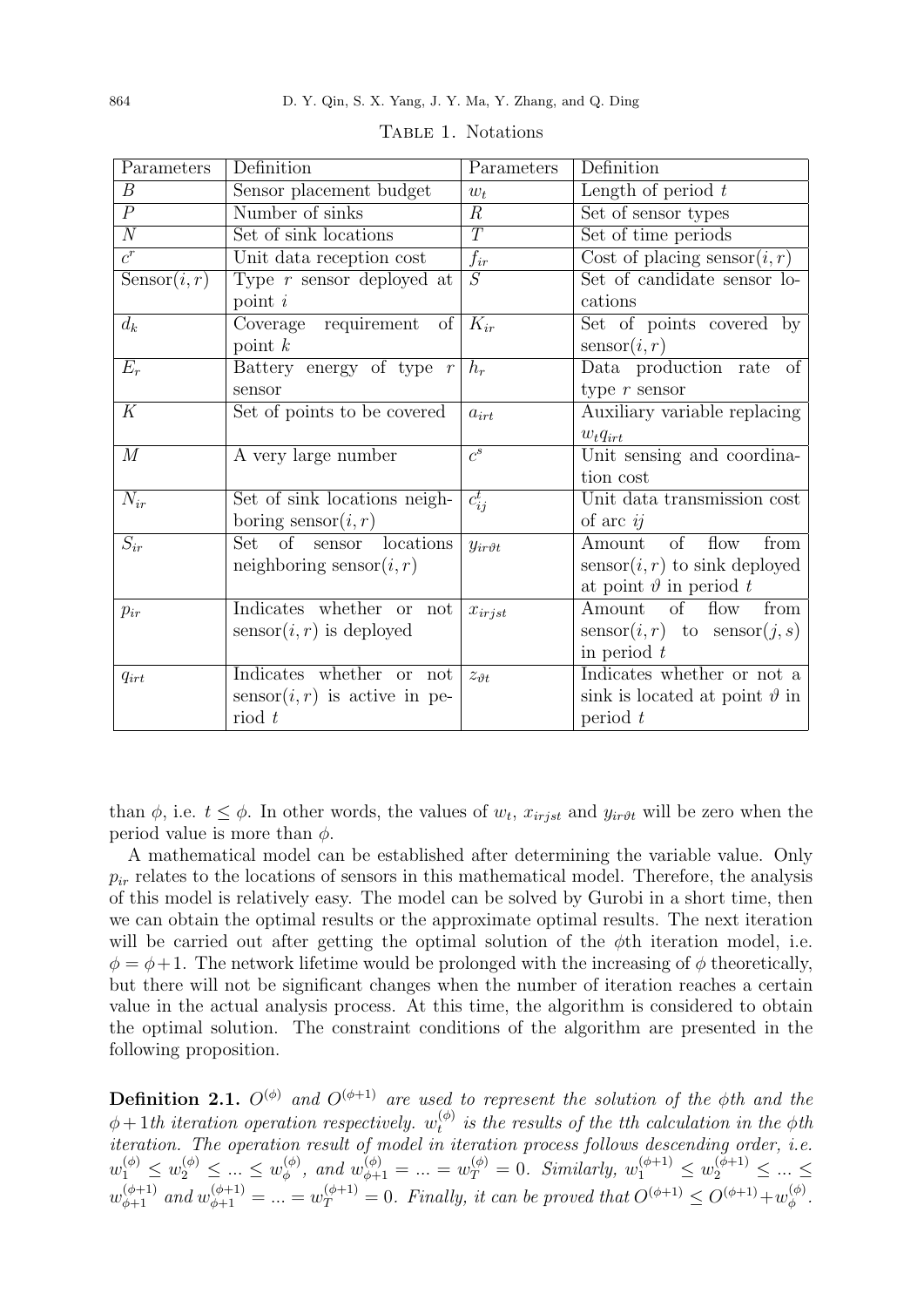Definition 2.1 sets the upper limit for the solution of next iteration. The upper and lower bounds of the optimal solution could accelerate the calculation process. The periodic iterative heuristic algorithm is formally summarized in the theorem 2.1.

**Theorem 2.1.** Let  $DIF = O^{(\phi)} - O^{(\phi-1)}$  represent the difference between two iterations. The parameter  $\varepsilon$  is adopted to indicate the accuracy of calculation with the specific value based on the network settings. Let  $\phi = 1$ ,  $DIF = 100$  at the beginning of the operation. The upper and lower bounds will be confirmed when  $DIF > \varepsilon$  and  $\phi > 1$ . Then, Gurobi solver will run the  $\phi$  th model, and the process can be sped up through the upper and lower bounds.  $O^{(\phi)}$  represents the optimal solution obtained by Gurobi solver. Operations will be carried out until  $DIF < \varepsilon$ , at this time  $\phi = T^*$ . Finally, the final results and the corresponding target values can be obtained.

2.2.2. Sequential assignment heuristic algorithm (SAH). There is a logical order among the parameters design of WSN. The locations of sensors are prerequisites to set the activity scheduling. In addition, mobile nodes need to collect data from the active sensor, so the location of the mobile node and data routing can be determined after setting the work scheduling. Usually, the best locations of sensors are determined before setting the activity scheduling of the deployed sensors. Finally, mobile nodes and data routing can be identified.

Three sub problems are proposed for hierarchical WSN design. The first sub problem S1 is to determine the locations of the sensors, which is defined as  $S_1 \leftarrow max \sum_{k \in K} u_k$ .  $\sum_{r \in R} \sum_{i:k \in K_{ir}} p_{ir}, k \in K$ . More sensors are deployed to enhance the flexibility of the  $u_k$  represents the number of sensors that monitor the k point, which satisfies  $0 \le u_k \le$ activity scheduling.

$$
\sum_{r \in R} \sum_{i:k \in K_{ir}} p_{ir} \ge d_k + 2, k \in K \tag{4}
$$

(4) can ensure that there are enough sensors deployed near the K point, so at least  $d_k + 2$  sensors can be used to monitor the environment of k point. The budget B and  $p_{ir}$ satisfy  $\sum_{r \in R} \sum_{i \in S} f_{ir} p_{ir} \leq B$  and  $p_{ir} \in \{0, 1\}$   $(i \in S, r \in R)$  respectively.

The locations of sensors can be determined by solving S1. Then two other sub problems S2 and S3 are proposed to obtain the solutions of activity scheduling, mobile sink location and data routing.

The mathematical model of S2 is the same as MILP model except for  $\sum_{r \in R} \sum_{i \in S} f_{ir} p_{ir} \leq$ B.  $p_{ir}$  can be obtained by solving S1, then  $p_{ir}$  and  $z_{\vartheta t}$  are regarded as the initial values for S2.  $q_{irt}$  can be obtained by solving S2. The mathematical model of S3 is the same as MILP mathematical model except for  $\sum_{\vartheta \in N} z_{\vartheta t} = P, t \in T$ .  $p_{ir}$  in S1 and  $q_{irt}$  in S2 are regarded as the initial values to solve the sub problem S3. Then, we can get the position of mobile sink  $z_{\vartheta t}$  which is taken as a new initial value for the S2 operation in next iteration process.

The theory of cycle iteration in period iterative heuristic algorithm can improve the network efficiency. The core of periodic iteration is to find the minimum number of iterations, which can make the maximum of the network lifetime, and this is the core of two heuristic algorithms. Finally, it should be pointed out that  $Z_{\vartheta\phi} = Z_{\vartheta(\phi-1)}, \vartheta \in N$ . The specific steps of the sequential assignment heuristic algorithm are shown in theorem 2.2, where  $L_2$  and  $L_3$  represent the network lifetime of S2 and S3 respectively, and L represents the whole network lifetime.

**Theorem 2.2.** Let  $\phi = 1$ ,  $DIF_1 = 100$ ,  $DIF_2 = 100$  at the beginning of the algorithm. Among them, there is  $DIF_1 = L_3 - L$  and  $DIF_2 = L_3 - L_2$ . Firstly, the position parameter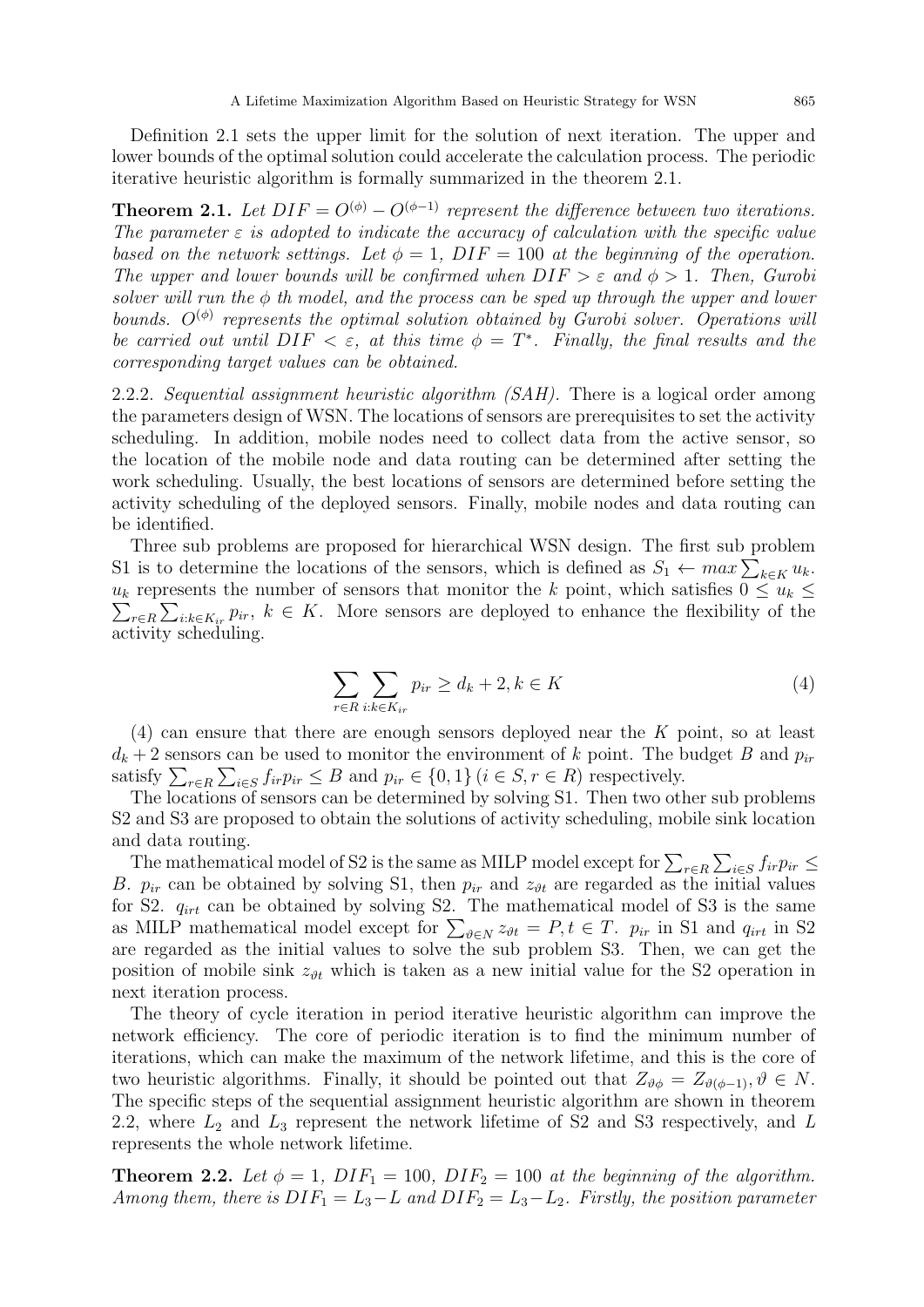$p_{ir}$  can be determined by solving S1. The value of calculated precision  $\varepsilon_1$  and  $\varepsilon_2$  depend on specific conditions.  $q_{irt}$  and  $L_2$  can be obtained by solving S2 when  $DIF_1 > \varepsilon_1$  and  $DIF_2 > \varepsilon_2$ . S3 can be solved by S1's  $p_{ir}$  and S2's  $q_{irt}$  to get  $L_3$  and  $z_{\vartheta t}$ .  $z_{\vartheta t}$  is taken as the new initial value for S2's model, and the iteration process will continue until  $DIF_2 < \varepsilon_2$ . We change the value of  $q_{irt}$ , and re-calculate the mathematical model of S3 at the beginning of each iterative process. Then the value of  $L_3$  is given to L, i.e.  $L = L_3$ . The algorithm will continue until  $DIF_1 \leq \varepsilon_1$ , and then the maximum value of network lifetime L will be obtained.

3. Simulation Results and Performance Analysis. The performance of the two heuristic algorithms proposed in this paper will be evaluated on NS2 by comparing with the metrics of Gurobi and hybrid scheme (HM) [5]. The simulations refer to scenarios in which sensor nodes are deployed in a grid-like topology over a square area, and the distance between two nearby grid intersections is 15m. The operating duration threshold of the algorithms is 3 hours in each test to ensure the convergence. The calculation performance cannot satisfy the actual operation need, if the durations of algorithms are more than 3 hours. The lifetime is defined as the operate time until the proportion of the failed sensors reaches to 50%.

3.1. Performance analysis of network lifetime in different ways. The average network lifetime of each algorithm is simulated 5 times to evaluate the performance, as shown in Figure 2. Figure 2(a) shows that the maximum network lifetime value of Gurobi is higher than that of PIH and SAH in the case with 20, 30 and 40 candidate sensors. The maximum value of two heuristic algorithms are higher than that of Gurobi when the number of candidate sensors is larger than 50. The maximum network lifetime value of HM is higher than that of SAH when the number of candidate sensors is less than 200. Moreover, the heuristic algorithms have more obvious advantages for large networks. The network lifetime of PIH is longer than that of SAH when the number of candidate sensors is 20 and 30. The network lifetime of PIH and SAH is relatively close when the number of candidate sensors is less than 90. The situation in figure  $2(b)$  and figure  $2(c)$  is similar to that of figure 2(a). In summary, the performance of SAH and PIH are better than that of Gurobi and HM with respect to network lifetime in most cases.

3.2. Average calculation time of different methods. In each simulation process, the duration of Gurobi, PIH and SAH is limited in 3 hours. The results will be immediately recorded if the algorithms obtain the optimal solution within 3 hours, and the next experiment will begin.

Figure 3(a) shows the average computation time of Gurobi, PIH and SAH with 3 nodes. Two heuristic algorithms need less computation time than Gurobi. And Gurobi could get effective solution of the model after several rounds of iteration, while PIH and SAH can rapidly converge and obtain the results. In most cases, the computation time of SAH is longer than that of PIH. More accurately, the computing time of PIH and SAH is almost the same when the number of candidate sensors is 20 and 200. In other cases, PIHs computation time is 1.71∼4.01 times longer than that of SAH. Figure 3(b) and Figure 3(c) show the average computation time of Gurobi, PIH and SAH respectively when the number of nodes is 5 and 7 respectively. It is observed that the performance of PIH and SAH are similar to the situation with 3 nodes. Gurobi is difficult to obtain a satisfactory solution within limited computing time for large networks. Therefore, the performance advantages of PIH and SAH are more obvious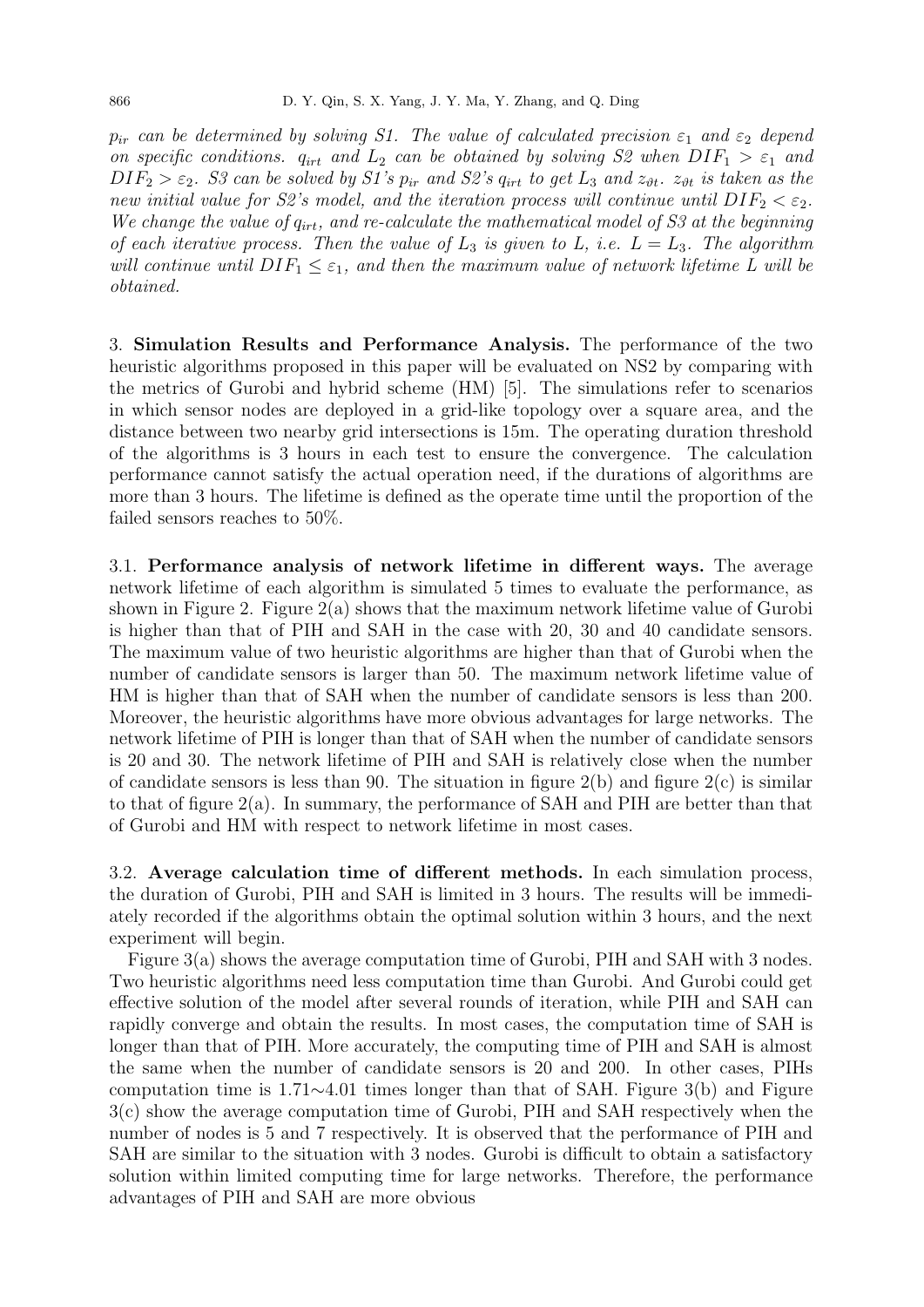

Figure 2. The maximum network lifetime of PIH, Gurobi, HM and SAH with different number of nodes: (a) The number of nodes is 3; (b) The number of nodes is 5; (C) The number of nodes is 7.



Figure 3. The average computation time of PIH, Gurobi and SAH with different number of nodes: (a)The number of nodes is 3; (b)The number of nodes is 5; (C) The number of nodes is 7.

3.3. Stability analysis of algorithms with different data generation rates. Figure 4(a) shows the percent deviations of PIH and SAH versus Gurobi with  $h_r = 2048$ bits/h respectively. Figure 4(b) shows the percent deviations with  $h_r = 8192 \text{bits/h}$ . The data generation rate and the energy of sensors have opposite effect on network lifetime, and the percent deviation of SAH is more stable than that of PIH. It can be proved that PIH and SAH are more stable when the input parameters are constantly changing based on